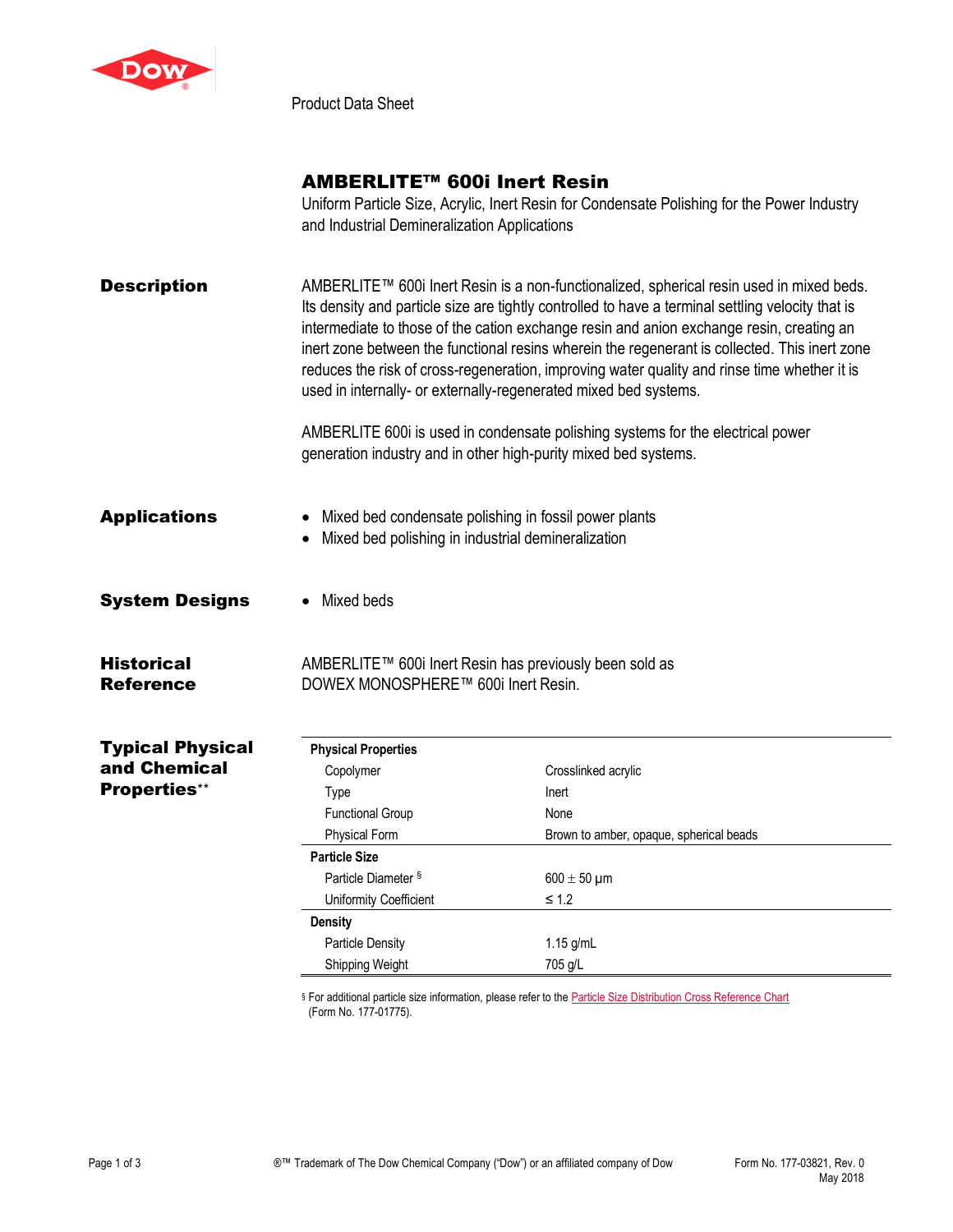| <b>Suggested</b>    | Temperature Range | 5 – 120°C (41 – 248°F) |
|---------------------|-------------------|------------------------|
| <b>Operating</b>    | pH Range          | Ი – 14                 |
| <b>Conditions**</b> |                   | .                      |

For additional information regarding recommended minimum bed depth, operating conditions, and regeneration conditions for [mixed beds](http://www.dow.com/webapps/include/GetDoc.aspx?filepath=liquidseps/pdfs/noreg/177-03705.pdf) (Form No. 177-03705) or [separate](http://www.dow.com/webapps/include/GetDoc.aspx?filepath=liquidseps/pdfs/noreg/177-03729.pdf)  [beds](http://www.dow.com/webapps/include/GetDoc.aspx?filepath=liquidseps/pdfs/noreg/177-03729.pdf) (Form No. 177-03729) in water treatment, please refer to our Tech Facts.

## **Hydraulic Characteristics**

Estimated bed expansion of AMBERLITE™ 600i Inert Resin as a function of backwash flowrate and temperature is shown in Figure 1.

Estimated pressure drop for AMBERLITE 600i as a function of service flowrate and temperature is shown in Figure 2. These pressure drop expectations are valid at the start of the service run with clean water.